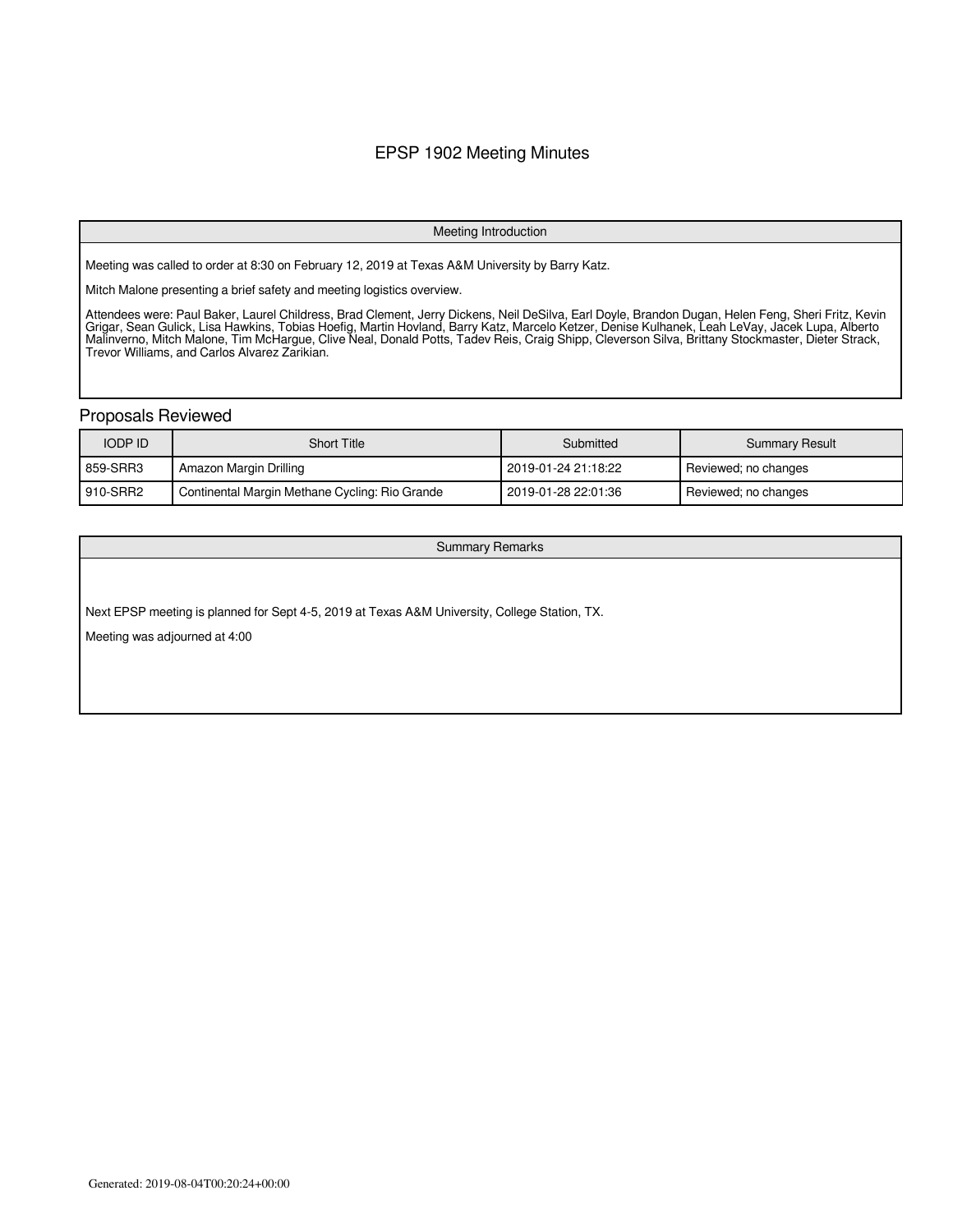859 - SRR 3

#### EPSP Proposal Summary

#### Proposal Review

Cleverson Silva presented a brief overview of the scientific rationale and objectives of 859 (Amazon Margin Drilling). The expedition's aim were: 1 - obtain the longest and most continuous record of Cenozoic South American climate

2 - reconstruct oceanographic conditions of the western tropical Atlantic

3 - generate a continuous palynological record of biodiversity from the early Cenozoic until the establishment of the trans-continental Amazon in the late Cenozoic.

4 - determine the timing of the onset of trans-continental drainage of the proto-Amazon River into the Atlantic and the changing discharge

5 - provide critical biostratigraphic control for correlations among Trans-Amazon Drilling Project sites in the Marajo and Amazonas basins

6 - Test hypothesis on the origins and extinctions of biota in tropical South America in the context of changing climate, hydrology, tectonics and oceanography.

This overview was followed by a site-by-site review.

### Proposed Sites

| Site Name                    | Position<br>(Lat. Lon)       | Water<br>Depth<br>(m) | Requested<br>Drilling<br>Depth<br>(m) | Approved<br>Depth<br>(m) | <b>EPSP</b><br>Decision                 | Remarks                                                                    |
|------------------------------|------------------------------|-----------------------|---------------------------------------|--------------------------|-----------------------------------------|----------------------------------------------------------------------------|
| AM-03C<br>(Primary)          | 4.6628<br>$-50.0231$         | 434                   | 1536                                  | 1400                     | Approved<br>(to<br>revised<br>depth)    | Reduced from request by 200 meters                                         |
| AM-04B<br>(Alternate)        | 4.628938222<br>-50.08949344  | 227                   | 2176                                  | 2100                     | Approved                                | Water depth 233m. Requested penetration depth corrected per<br>Addendum-2. |
| <b>AM-05A</b><br>(Alternate) | 4.590211167<br>-50.06301725  | 208                   | 1591                                  |                          | Other                                   | Not presented reported as AM-05B                                           |
| <b>AM-06A</b><br>(Alternate) | 4.620270472<br>-50.00417692  | 383                   | 1705                                  | 1320                     | Declined                                | Relocated post-meeting to inline2129 cross-line 1200                       |
| AM-07A<br>(Primary)          | 5.073426194<br>-50.40431625  | 373                   | 2203                                  | 2203                     | Approved                                | Water depth revision - 358m                                                |
| <b>AM-08A</b><br>(Alternate) | 4.68465323<br>-50.09770589   | 291                   | 1605                                  | 1149                     | Approved<br>(to<br>revised<br>depth)    | Water depth changed to 301m. Requested drill depth 1450m.                  |
| <b>AM-09A</b><br>(Alternate) | 4.604061167<br>-50.03590653  | 281                   | 1668                                  |                          | Other                                   | Removed from consideration.                                                |
| <b>AM-10A</b><br>(Alternate) | 4.949105111<br>-50.25615075  | 475                   | 2236                                  |                          | Approved<br>(to<br>revised<br>location) |                                                                            |
| <b>AM-11A</b><br>(Primary)   | 4.76049915<br>-50.18515796   | 289                   | 1995                                  | 1800                     | Approved                                | Revised water is 277. Requested penetration 1800mbsf.                      |
| <b>AM-12A</b><br>(Alternate) | 4.71438277<br>-50.13066275   | 291                   | 2213                                  |                          | Other                                   |                                                                            |
| <b>AM-13A</b><br>(Alternate) | 4.69819453<br>$-50.11117101$ | 312                   | 1519                                  | 1400                     | Approved<br>(to<br>revised<br>depth)    | Revised water depth 301m. Requested drilling depth 1400 mbsf.              |

New Sites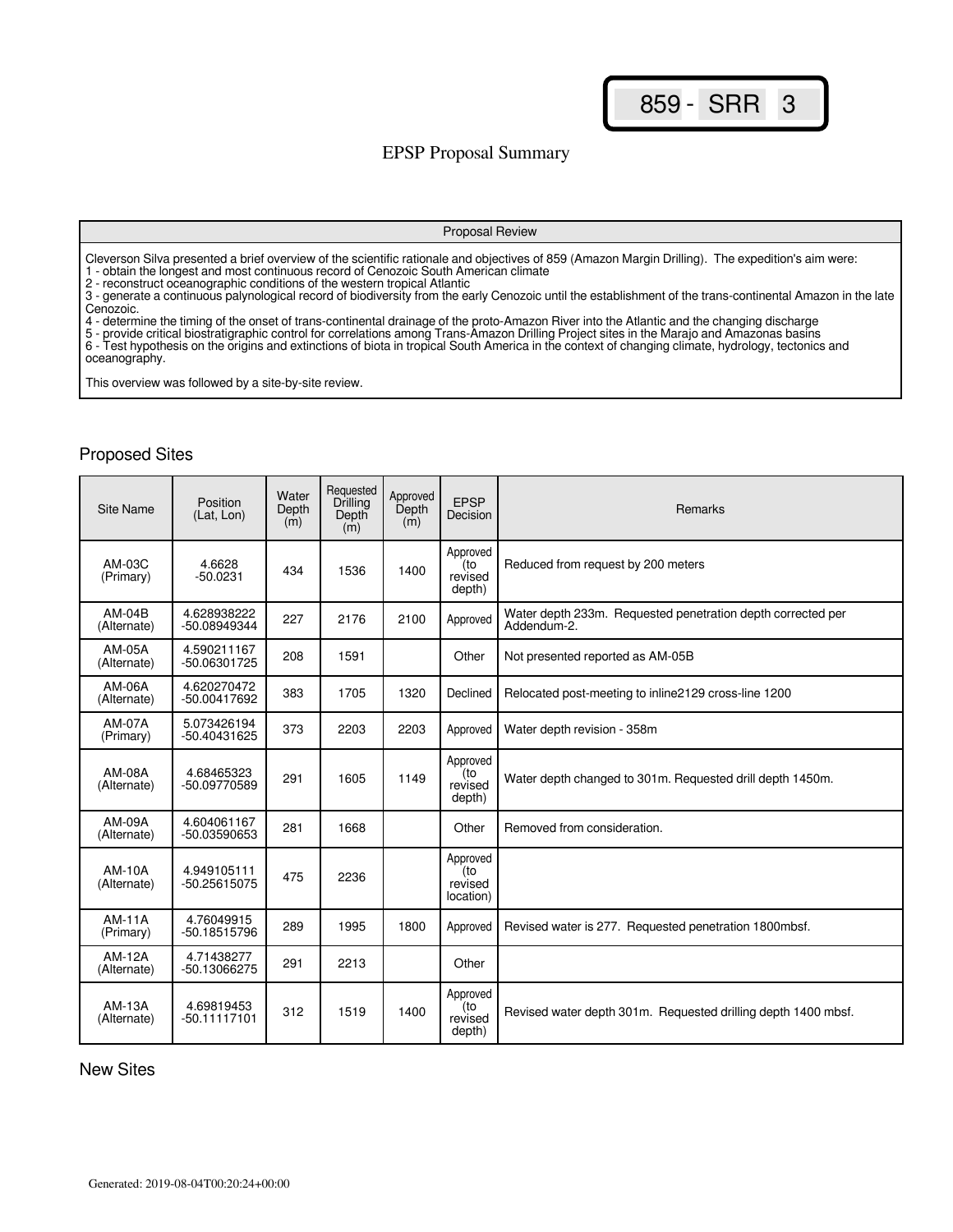## EPSP Proposal Summary

#### New Sites - Continued

| <b>Site Name</b>          | <b>Position</b><br>(Lat, Lon) | Water<br>Depth<br>(m) | Requested<br><b>Drilling</b><br>Depth<br>(m) | Approved<br>Depth<br>(m) | <b>EPSP</b><br>Decision                 | <b>Remarks</b>                                                                                                                                                                                                                          |
|---------------------------|-------------------------------|-----------------------|----------------------------------------------|--------------------------|-----------------------------------------|-----------------------------------------------------------------------------------------------------------------------------------------------------------------------------------------------------------------------------------------|
| AM-05B-new<br>(Alternate) | 4.68077<br>$-50.04370$        | 419                   | 1550                                         | 1550                     | Approved<br>(to<br>revised<br>location) | Addendum has been forwarded.                                                                                                                                                                                                            |
| AM-06B-new<br>(Alternate) | 4.617034<br>$-50.010314$      | 366                   | 1650                                         | 1650                     | Approved                                | New site positioned following post-meeting discussion with proponents.<br>Positioned at inline 2129 and cross-line 1200.                                                                                                                |
| AM-15A-new<br>(Alternate) | 4.68969<br>-50.08739          | 330                   | 1395                                         | 1240                     | Approved<br>(to<br>revised<br>location) | Addendum has been provided. Moved to XL1041 on IL2571. Depths<br>have been modified based on Addendum-2. May need to be<br>reexamined.                                                                                                  |
| AM-10B-new<br>(Alternate) | 4.94281<br>$-50.26368$        | 432                   | 2300                                         | 2300                     | Approved<br>(to<br>revised<br>location) | Addendum will need to be submitted.                                                                                                                                                                                                     |
| AM-14A-new<br>(Primary)   |                               | 353                   | 2200                                         |                          | Declined                                |                                                                                                                                                                                                                                         |
| AM-12B-new<br>(Alternate) | 4.73043<br>$-50.11623$        | 346                   | 1344                                         | 1400                     | Approved<br>(to<br>revised<br>location) | Addendum has been forwarded. Depths have been changed as per<br>Addendum-2.                                                                                                                                                             |
| AM-14B-new<br>(Alternate) | 5.00429<br>$-50.35199$        | 342                   | 2200                                         | 1536                     | Approved<br>(to<br>revised<br>location) | Addendum submitted. XL1770 on IL7596. Ship positioning needs be to<br>the southwest. There are concerns moving multiple holes to the<br>northeast. Drilling depths have been modified. There may be a need for<br>further modification. |

Additional Remarks (optional)

Consider a larger area for the time slices for shipboard information. Consider dip (gradient) map of seafloor event to help with potential shipboard decisions. Addendums have been be submitted by the proponents for sites AM-05B, AM-15A, AM-10B, AM-12B, and AM14B.

Numerous changes were made in the Addendum that do not appear to be in full alignment with EPSP actions. The reported depths were developed merging the meeting minutes and Addendum-2. As a result there may be a need for a representative of the proposal to attend the September 2019 EPSP meeting to clarify those cases where there are the most significant changes - AM-06A, AM-10B, and AM-14B.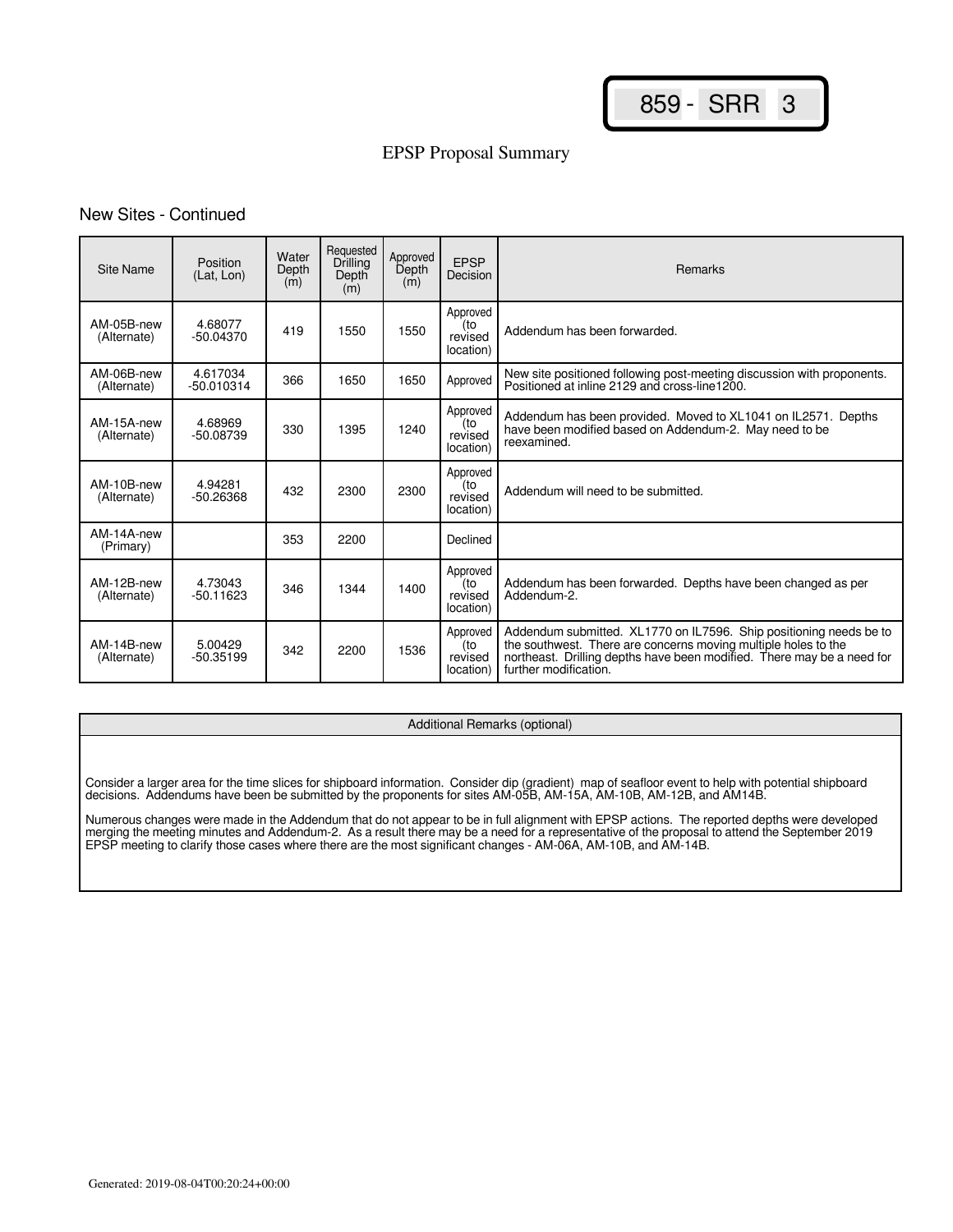910 - SRR 2

#### EPSP Proposal Summary

#### Proposal Review

Alberto Malinverno presented the scientific overview of 910 (Continental Margin Methane Recycling: Rio Grande). The stated objectives are: 1 - determine the prevailing microbial methanogenesis pathway

2 - establish the vertical distribution of microbial methane generation

3 - compare methanogenesis rates predicted by reaction-transport modeling constrained by pore water chemistry and incubation experiments

4 - contrast variations of microbial methane generation and hydrate abundance

5 - determine the different reactions leading to chemical and isotopic changes at the SMTZ

6 - characterize the time-dependent input of POC by providing a record of past productivity

This was followed by a site-by-site review.

### Proposed Sites

| Site Name                     | Position<br>(Lat. Lon)     | Water<br>Depth<br>$\dot{m}$ | Requested<br>Drilling<br>Depth<br>(m) | Approved<br>Depth<br>(m) | <b>EPSP</b><br>Decision | Remarks                                                                                                                                                                                                                                                          |
|-------------------------------|----------------------------|-----------------------------|---------------------------------------|--------------------------|-------------------------|------------------------------------------------------------------------------------------------------------------------------------------------------------------------------------------------------------------------------------------------------------------|
| <b>RGC-01C</b><br>(Primary)   | $-32.94865$<br>-49.88057   | 1159                        | 500                                   | 500                      | Approved                |                                                                                                                                                                                                                                                                  |
| <b>RGC-02C</b><br>(Alternate) | $-33.21597$<br>$-49.66411$ | 1368                        | 500                                   | 500                      | Approved                | Trip out slowly.                                                                                                                                                                                                                                                 |
| <b>RGC-03C</b><br>(Primary)   | $-33.65803$<br>$-50.15192$ | 1505                        | 500                                   | 500                      | Approved                |                                                                                                                                                                                                                                                                  |
| RGC-04C<br>(Alternate)        | $-33.5006$<br>$-50.34727$  | 914                         | 500                                   |                          | Declined                |                                                                                                                                                                                                                                                                  |
| <b>RGC-05C</b><br>(Primary)   | $-33.43466$<br>$-50.45741$ | 607                         | 200                                   | 200                      | Approved                |                                                                                                                                                                                                                                                                  |
| <b>RGC-06C</b><br>(Alternate) | $-32.79565$<br>-49.87302   | 1257                        | 500                                   |                          | Declined                |                                                                                                                                                                                                                                                                  |
| <b>RGC-07C</b><br>(Primary)   | $-33.58388$<br>$-49.22675$ | 2972                        | 800                                   | 800                      | Approved                |                                                                                                                                                                                                                                                                  |
| <b>RGC-08C</b><br>(Alternate) | $-33.92741$<br>$-49.81531$ | 2664                        | 800                                   | 800                      | Approved                |                                                                                                                                                                                                                                                                  |
| RGC-09B<br>(Alternate)        | $-33.01200$<br>-49.80825   | 1219                        | 500                                   | 500                      | Approved                |                                                                                                                                                                                                                                                                  |
| <b>RGC-10B</b><br>(Primary)   | $-32.77458$<br>$-49.85012$ | 1299                        | 500                                   | 500                      | Approved                | Hole's actual depth limited to mud availability. Depth limited to 500 meters. The "B" hole will need confirmation of the absence of sand.<br>Without confirmation by log or core the mud limitation holds. This will be<br>the last site in order to be drilled. |
| <b>RGC-11A</b><br>(Alternate) | $-33.66913$<br>$-50.16478$ | 1484                        | 500                                   | 500                      | Approved                |                                                                                                                                                                                                                                                                  |
| <b>RGC-12A</b><br>(Alternate) | $-33.46151$<br>-49.09352   | 2993                        | 800                                   | 800                      | Approved                |                                                                                                                                                                                                                                                                  |
| <b>RGC-13A</b><br>(Alternate) | $-33.42207$<br>$-50.44317$ | 608                         | 200                                   | 200                      | Approved                |                                                                                                                                                                                                                                                                  |
| RGC-14A<br>(Alternate)        | $-33.44959$<br>$-50.47509$ | 607                         | 200                                   | 200                      | Approved                |                                                                                                                                                                                                                                                                  |
| RGC-15A<br>(Alternate)        | $-32.74982$<br>-49.92467   | 1219                        | 500                                   |                          | Declined                |                                                                                                                                                                                                                                                                  |